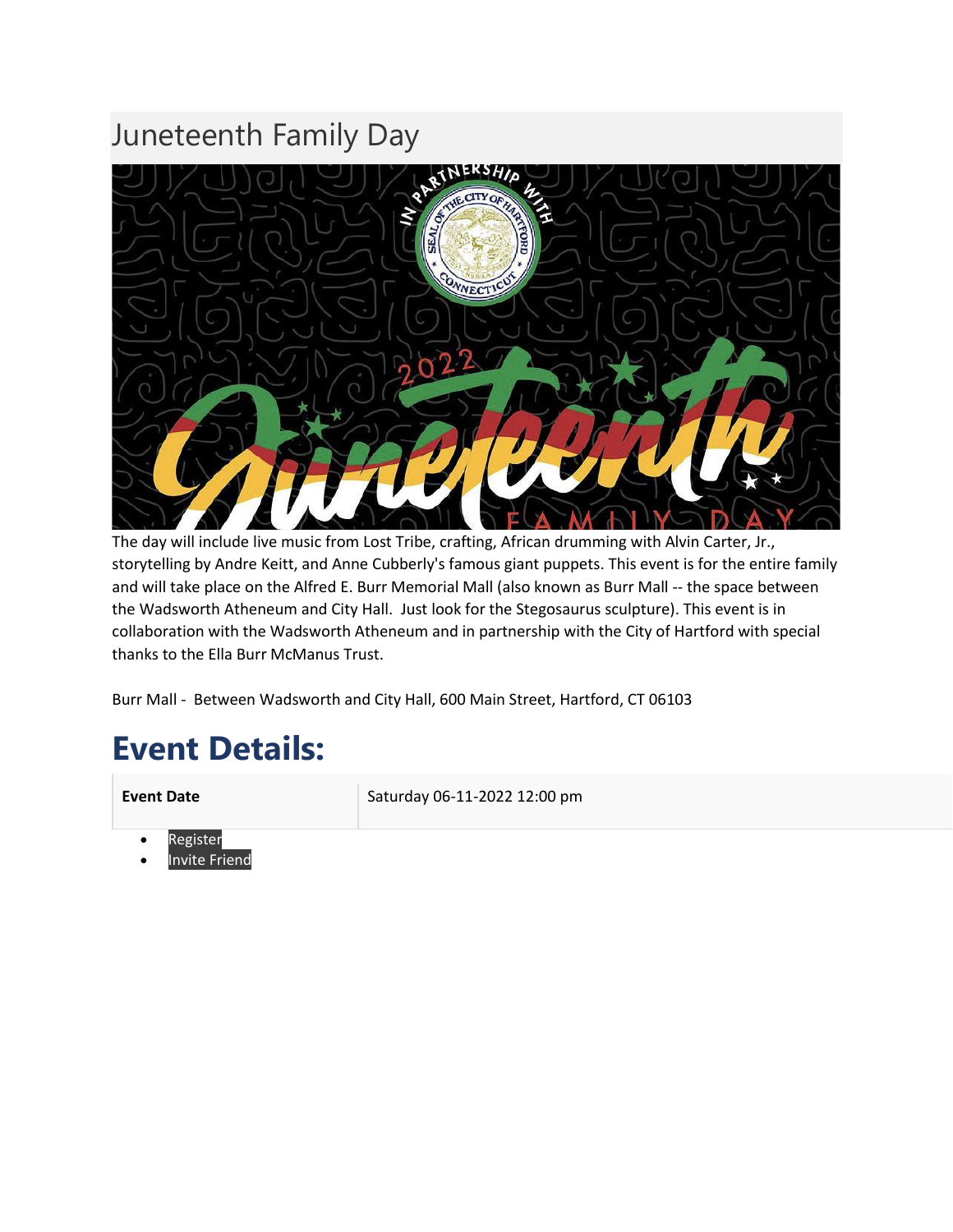# **Juneteenth 2022 Festival**

## Saturday June 11

[Other dates...](javascript:void(0);)

 $11:00$  AM  $-$  4:00 PM

### **[Hempsted Houses](https://goo.gl/maps/WrXDaM761fotbNwA9) 11 Hempsted Street New London, CT**

Join Connecticut Landmarks to celebrate Juneteenth with the City of New London and highlight the African-American history of the Hempsted Houses and the surrounding New London neighborhood with our partners. The celebration will feature music, dance performances, and a dash of history, with activities and crafts for children. Speakers include Joseph McGill of the Slave Dwelling Project and Tammy Denease of the Connecticut Freedom Trail.

*Supported in part by: New London NAACP, the Frank Loomis Palmer Fund, Bank of America, N.A., Trustee; the Community Foundation of Eastern Connecticut; and the Chelsea Groton Foundation, Inc.*

Parking is limited. This is a "cash preferred event" and there are limited options for credit card use.

If you have any questions, please contact the Hempsted Houses at [Hempsted@ctlandmarks.org.](mailto:Hempsted@ctlandmarks.org)

A confirmation email with additional information will be sent to the email address used to purchase the tickets. By purchasing tickets to this event, you consent to receive email communications from Connecticut Landmarks. You can revoke your consent to receive marketing emails at any time by using the unsubscribe link found at the bottom of every email.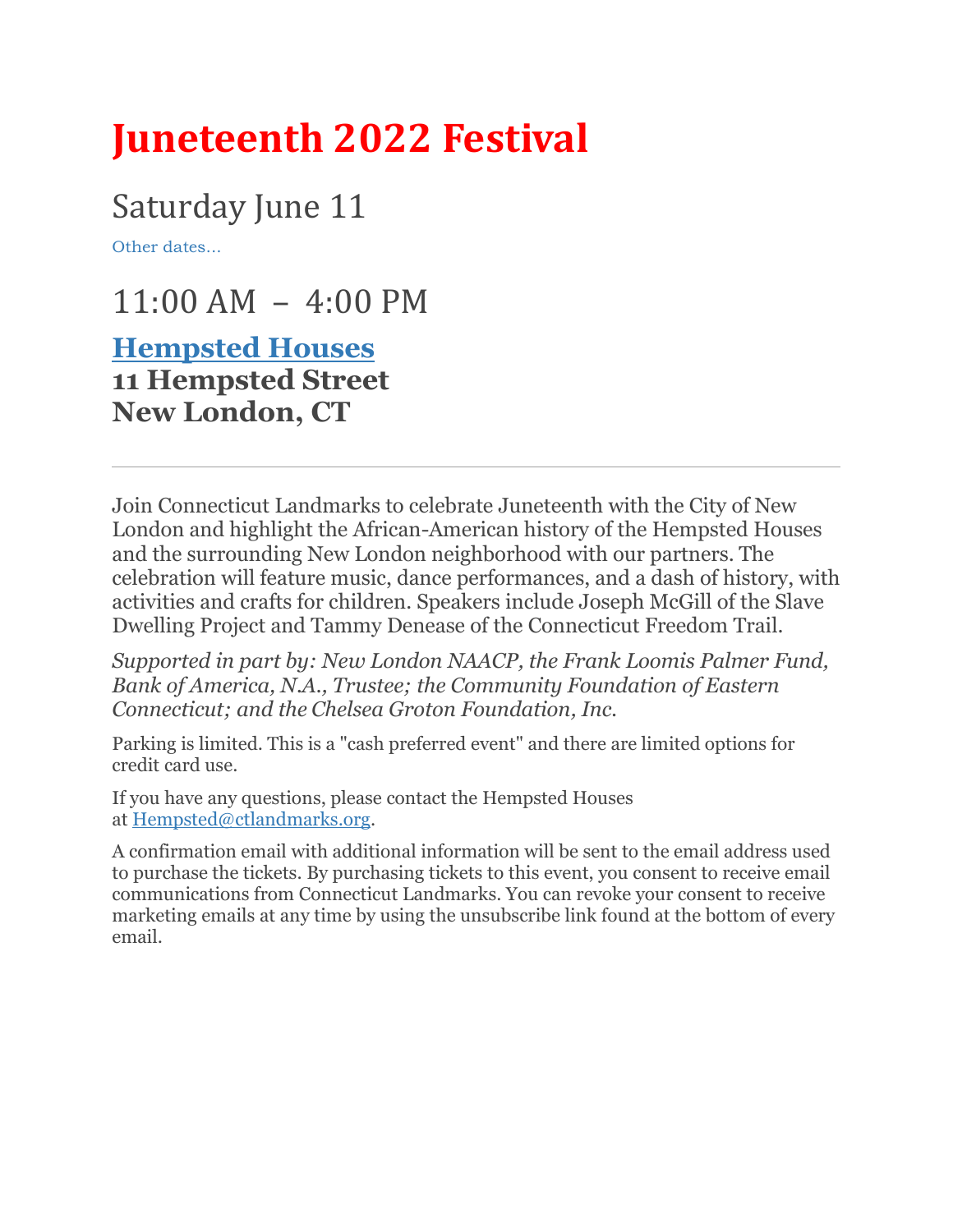# **Community Day | Juneteenth 2022**

*SATURDAY, JUNE 18, 2022*

#### • **[ABOUT THE EVENT](https://nbmaa.org/events/juneteenth-2022)**

- o **[About](https://nbmaa.org/events/juneteenth-2022#about-event)**
- o **[Registration and Ticket Purchasing](https://nbmaa.org/events/juneteenth-2022#event-registration)**
- o **[Schedule](https://nbmaa.org/events/juneteenth-2022#event-schedule)**
- o **[VISIT US](https://nbmaa.org/events/juneteenth-2022)**
	- **[Hours & Admission](https://nbmaa.org/visit#hours-admission)**
	- **[Ticket Reservations](https://nbmaa.org/visit#ticket-reservations)**
	- **[Parking & Directions](https://nbmaa.org/visit#parking)**
	- **[Book a Tour](https://www.nbmaa.org/adult-tours)**
	- **[Join our email list](https://nbmaa.org/events/juneteenth-2022#signup)**

### **ABOUT THE EVENT**

### **Community Day | Juneteenth 2022**

*Saturday, June 18, 2022*

Come join the NBMAA's 21st Annual Juneteenth Celebration! Spanning the Museum's galleries and grounds, the celebration will include a full schedule of events, with drumming, dance, and poetry performances outdoors. Inside, tour the special exhibition, *30 Americans*, and the Museum's permanent collection and make lasting memories through hands-on art activities and scavenger hunts. Shop local Black-owned businesses and grab a bite from regional food vendors.

FREE admission

**[Click here](https://bit.ly/NBMAA-Juneteenth-support) to make a donation to help support this year's Juneteenth Celebration.**

**Event Schedule:**

Hosted by Adrian Elliott

| $11:00$ a.m. | <b>Opening Ceremonies</b>                   |
|--------------|---------------------------------------------|
|              | New Britain High School Drumline            |
|              | Juneteenth Flag Raising                     |
|              | <b>Black National Anthem by Jenee Shree</b> |
|              | 11:30 a.m. Belle $&$ The Sons               |
|              | 12:30 p.m. Grace PoeticSouldier             |
|              | Aaron St Louis                              |
|              | $1:00$ p.m. "Rise Up" by Jenee Shree        |
| $1:30$ p.m.  | Michael 'The Chief' Peterson                |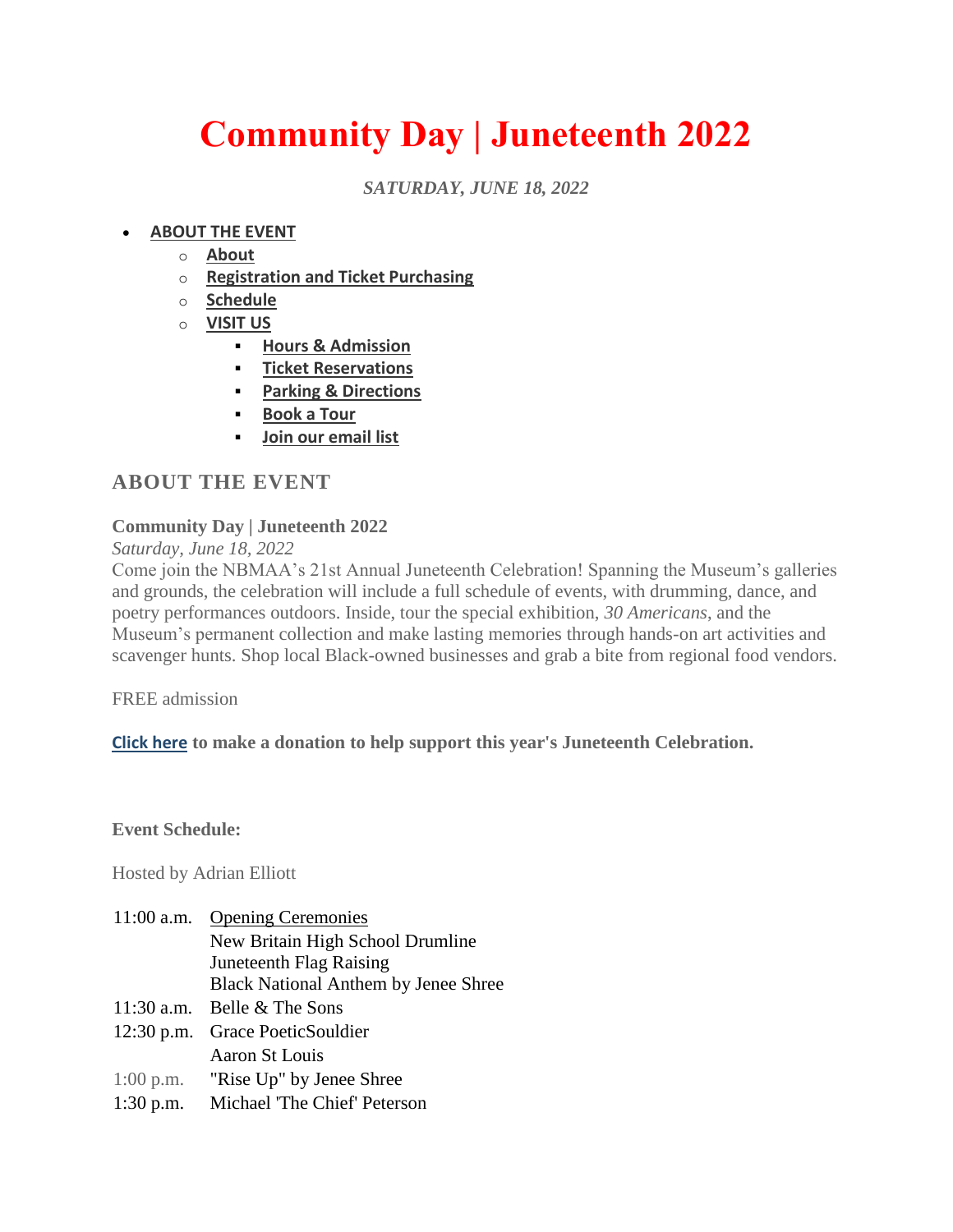#### Goddess

2:00 p.m.New Britain High School Jazz Band

3:15 p.m.Dance & Drumming by FriendZWorldMusic **Vendors Market:**

- Jodi Cup of Health
- Dripavellis
- 2Gurlz LLC
- LaMoo Designs
- INI Sips
- East Hartford Public Library

**Food:**

- Crave Food Truck
- Seaside Creamery

### **REGISTRATION AND TICKET PURCHASING**

**[REGISTER](http://6470.blackbaudhosting.com/6470/tickets?tab=2&txobjid=9987e908-19e1-4703-88aa-22545430af00) SCHEDULE**

*Saturday, June 18, 202211:00 AM to 4:00 PM* Add to Calendar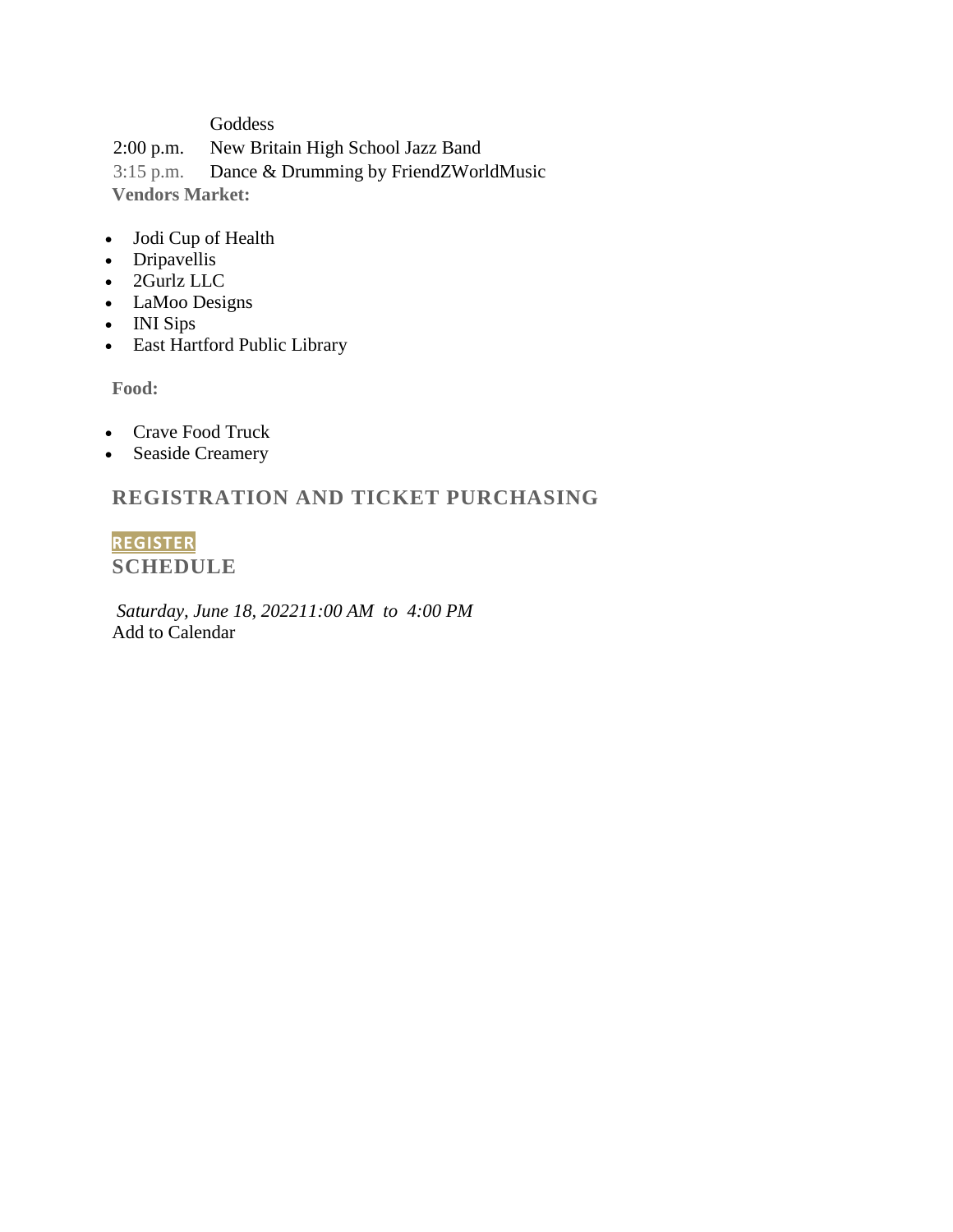## **2nd Annual Juneteenth Celebration**

Next date: Sunday, June 19, 2022 | 01:00 PM to 06:00 PM



### **When**

• Sunday, June 19, 2022 | 01:00 PM - 06:00 PM

### **Location**

Bushnell Park, Trinity Street, Black Lives Matter Mural, Hartford [View Map](https://maps.google.com/?q=Trinity%20Street,%20Black%20Lives%20Matter%20Mural%20%20Hartford%20)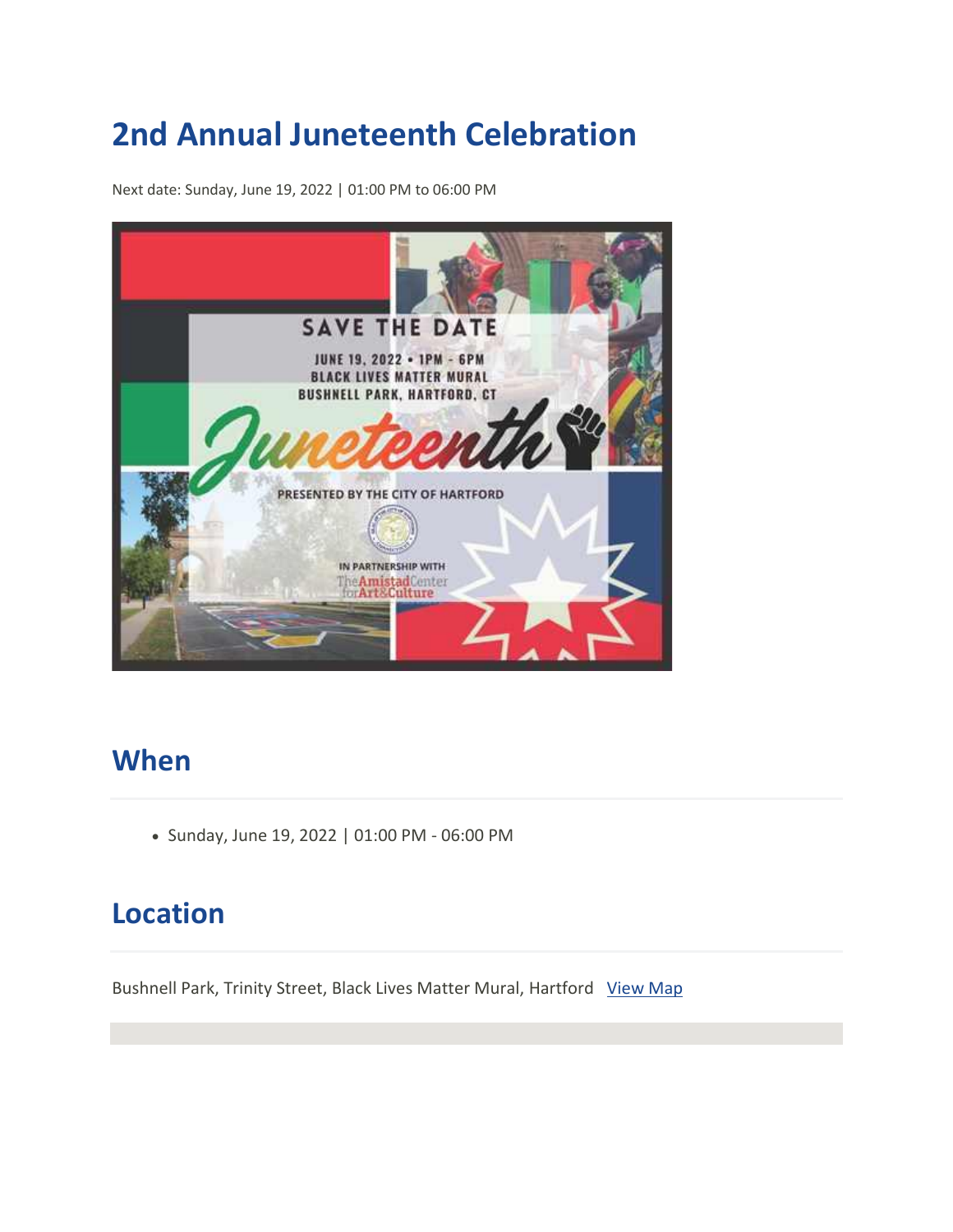### **Juneteenth – Arts and Ideas – New Haven**

### [Juneteenth: Full Circle](https://www.artidea.org/event/2022/4871) - June 18

**FREE.** Celebrate Liberation Day with the Festival in this concert highlighting jazz and the internationally recognized Jesse "Cheese" Hameen.



[JUNE19](https://www.artidea.org/event/2022/4908)

### [Juneteenth Village](https://www.artidea.org/event/2022/4908)

**FREE.** The Juneteenth Village, represented by vendors in that section of the Green, symbolizes thriving towns like Greenwood in Tulsa, Oklahoma, often referred to as "Black Wall Street".